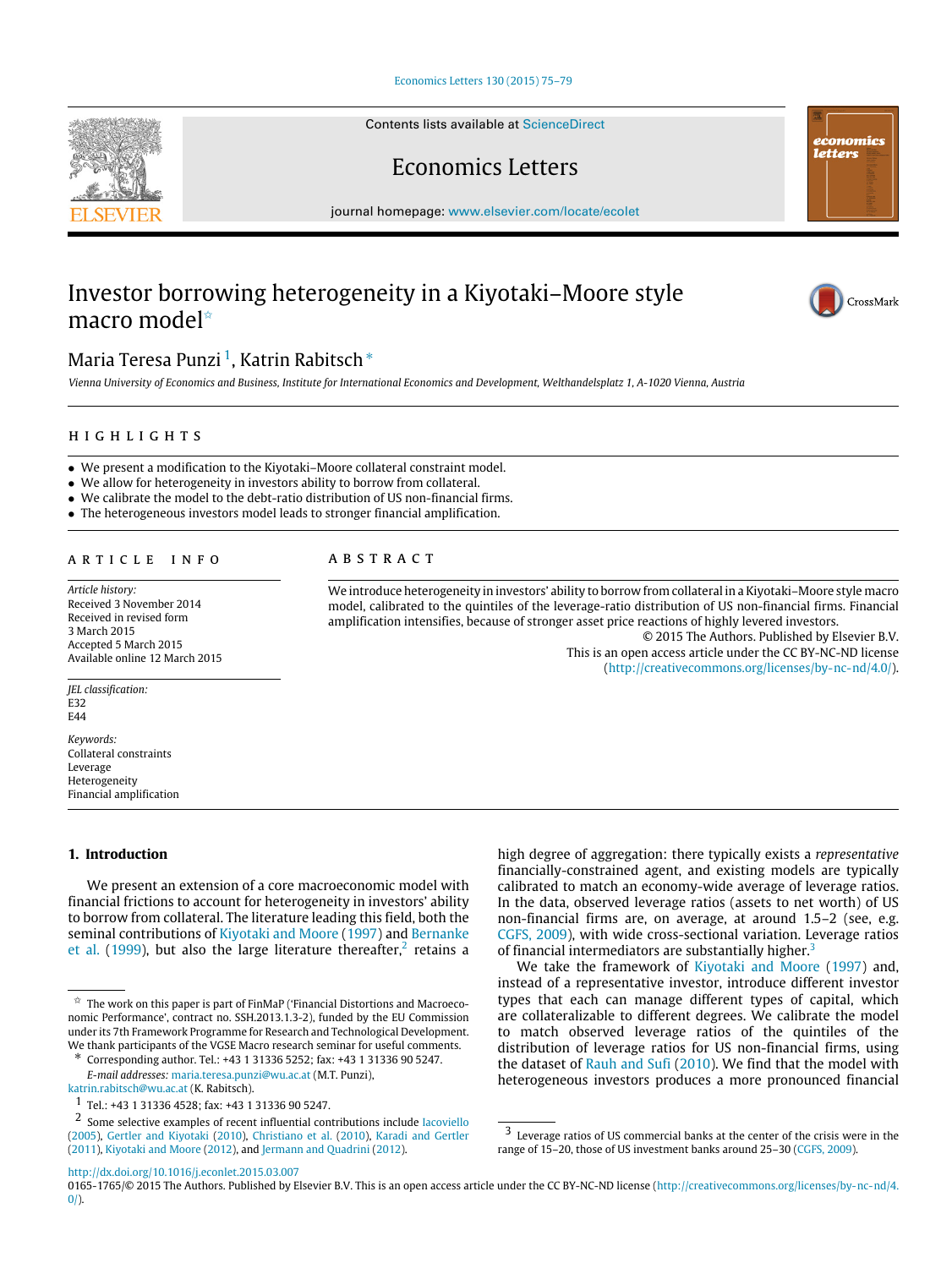amplification of shocks compared to a model version where collateral constraint parameters are calibrated to the economywide average (homogeneous investors). This is because investors with the highest leverage are the drivers of asset prices, not the economy-wide average. Asset price drops in response to negative productivity shocks are therefore stronger in the heterogeneous investors model, tightening financial constraints of all investors, and leading to additional amplification.

# **2. The model**

The model economy is populated by a representative saver (patient), investors (impatient), and a representative firm. Investors borrow from savers to invest in capital; they each manage a specific type of capital, which they rent to firms for use in production, and which is collateralizable to different degrees. For simplicity, we assume labor supply and investors' types of capital in fixed supply.

#### *2.1. Investors*

There is a continuum of investors, with measure 1. Investors come in *I* different types, each investor *i*'s size is given by *n<sup>i</sup>* , where  $\sum_i n_i = 1$ . Preferences of investor *i*, for  $i = 1, ..., I$ , are:

$$
E_t \sum_{s=t}^{\infty} (\beta^{l_i})^s \frac{\left(C_t^{l_i}\right)^{1-\sigma}}{1-\sigma},\tag{1}
$$

where  $C_t^{l_i}$  is consumption of a homogeneous final good,  $\sigma$  the coefficient of relative risk aversion and β *I i* investor *i*'s discount factor. The budget constraint reads:

$$
C_t^{l_i} + q_{i,t}K_{i,t}^{l_i} = L^{l_i}W_t^{l_i} + (q_{i,t} + R_{Ki,t})K_{i,t-1}^{l_i} + B_{i,t}^{l_i} - R_{i,t-1}B_{i,t-1}^{l_i}.
$$
\n(2)

 $K_{i,t}^{l_i}$  is holdings of a type-*i* fixed asset,  $q_{i,t}$  the asset price,  $R_{Ki,t}$  the return the asset earns,  $W_t^{l_i}$  is wage income,  $L^{l_i}$  her (inelastically supplied) labor input,  $B^{l_i}_{i,t}$  is debt issued to savers, and  $R_{i,t-1}B^{l_i}_{i,t-1}$ the payment on previously incurred debt. Investors also face a constraint on total leverage due to an inability to commit to repayment. Total debt of investor *i* is restricted to be no greater than  $\kappa_i$  times the market value of her assets, where  $\kappa_i \leq 1$ :

$$
B_{i,t}^{l_i} \le \kappa_i q_{i,t} K_{it}^{l_i}.
$$

Borrowing constraint parameters κ*<sup>i</sup>* differ across investors, because investors hold different types of capital, which are collateralizable to different degrees. In addition, lenders' liquidation technologies w.r.t. different investors may differ, because informational asymmetries may be differently strongly pronounced. The first-order conditions of investor *i*'s optimal choice of asset holdings,  $K^{l_i}_{i,t}$ , and borrowing,  $B^{l_i}_{i,t}$ , are

$$
\left(C_t^{l_i}\right)^{-\sigma} = \beta^{l_i} E_t \left[\left(C_{t+1}^{l_i}\right)^{-\sigma}\right] R_{i,t} + \mu_t^{l_i},\tag{4}
$$

$$
q_{i,t} \left( C_t^{l_i} \right)^{-\sigma} = \beta^{l_i} E_t \left[ \left( C_{t+1}^{l_i} \right)^{-\sigma} \left( q_{i,t+1} + R_{Ki,t+1} \right) \right] + \mu_t^{l_i} q_{i,t}. \tag{5}
$$

Variable  $\mu_t^{l_i}$  represents the shadow value of relaxing the leverage constraint by one unit. When  $\mu_t^{l_i}$   $\,>\,$  0, the expected return on the asset exceeds the cost of borrowing, and the collateral constraint [\(3\)](#page-1-0) holds with equality (resulting from the Kuhn–Tucker condition).[4](#page-1-1)

*2.2. Savers*

<span id="page-1-2"></span>There is a representative saver, of measure 1, with preferences:

$$
E_t \sum_{s=t}^{\infty} (\beta^S)^s \frac{\left(C_t^S\right)^{1-\sigma}}{1-\sigma},\tag{6}
$$

where  $C_t^S$  and  $\beta^S$  are the saver's consumption and discount factor, respectively. Savers are more patient than investors, so that  $\beta^S$  >  $\beta^{I_i}$ ,  $\forall i$ . The saver maximizes [\(6\)](#page-1-2) subject to:

$$
C_{s}^{S} + \sum_{i} (B_{is}^{S} - R_{is-1}B_{is-1}^{S}) + \sum_{i} q_{is}K_{is}^{S}
$$
  
=  $L^{S}W_{s}^{S} + \sum_{i} q_{is}K_{is-1}^{S} + G(K_{s-1}^{S})$ . (7)

 $K_{is}^S$  denotes the saver's holdings of type-*i* fixed assets, and  $-B_{is}^S$ denotes lending to the *i*'th investor. The saver obtains wage  $W_t^S$ on her (inelastically supplied) labor. The saver uses all *i*-types of fixed assets,  $K_{is-1}^S$ , as inputs into a backyard production function, given by  $Y_t^S = G(K_{s-1}^S) = Z(K_{t-1}^S)^\omega$ , with  $G'(K_{s-1}^S) > 0$ and  $G''(K_{s-1}^S)$  < 0. The saver's aggregate fixed asset holdings are modeled as a CES-composite of the individual *i*-types of fixed assets, with substitution elasticity  $\theta$ :

$$
K_t^S = \left[ \sum_i n_i^{\frac{1}{\theta}} \left( K_{i,t}^S \right)^{\frac{\theta-1}{\theta}} \right]^{\frac{\theta}{\theta-1}}.
$$
\n(8)

The saver's first-order conditions for optimal choices of  $K_{is}^S$  and *B S is*, ∀*i*, are given by:

$$
\left(C_t^S\right)^{-\sigma} = \beta^S E_t \left[ \left(C_{t+1}^S\right)^{-\sigma} \right] R_{i,t},\tag{9}
$$

$$
q_{i,t} (C_t^S)^{-\sigma} = \beta^S E_t \left[ (C_{t+1}^S)^{-\sigma} \left( q_{i,t+1} + \omega Z \left( K_{t-1}^S \right)^{-\sigma} \frac{n_i^{\frac{1}{\sigma}} \left( K_{i,t-1}^S \right)^{-\frac{1}{\sigma}}}{\left( K_{t-1}^S \right)^{-\frac{1}{\sigma}}} \right) \right].
$$
 (10)

*2.3. Firms*

<span id="page-1-0"></span>The final good firm produces using labor and the fixed asset with standard production function,  $Y_t^I = A_t L^\varepsilon (K_{t-1}^I)^\varepsilon$ .  $A_t$  is productivity. Aggregate employment *L* is constant (because labor supply is inelastic) and normalized to 1.  $K_{t-1}^I$  is a CES-composite of the individual *i*-types of assets:

$$
K_t^I = \left[\sum_i n_i^{\frac{1}{\theta}} \left(K_{it}^{I_i}\right)^{\frac{\theta-1}{\theta}}\right]^{\frac{\theta}{\theta-1}}.
$$
\n(11)

First-order conditions give:

$$
W_t = (1 - \varepsilon) A_t \left( K_t^l \right)^{\varepsilon - 1},\tag{12}
$$

$$
R_{Ki,t} = \varepsilon A_t \left( K_t^I \right)^{(\varepsilon - 1)} \frac{n_i^{\frac{1}{\theta}} \left( K_t^I \right)^{\frac{-1}{\theta}}}{\left( K_t^I \right)^{-\frac{1}{\theta}}}.
$$
\n(13)

<span id="page-1-1"></span><sup>4</sup> The assumption that investors are more impatient guarantees that investors' leverage constraints hold with equality at the deterministic steady-state, but, be-

cause of precautionary motives, not generally in a stochastic world. Nevertheless, with small shock volatility and sufficiently low investors' discount factor, constraints are likely binding. Our proposed model is too stylized in some dimensions. E.g., it is unrealistic to assume that all US non-financial firms are constrained. It would be possible to introduce a fraction of firms that are unconstrained. Similarly, we assume only short-term (one-period) debt, whereas in reality firms may become constrained, because they took on long-term debt under more optimistic lending conditions. All these are possible interesting avenues for future research.

Please cite this article in press as: Punzi, M.T., Rabitsch, K., Investor borrowing heterogeneity in a Kiyotaki-Moore style macro model. Economics Letters (2015), http://dx.doi.org/10.1016/j.econlet.2015.03.007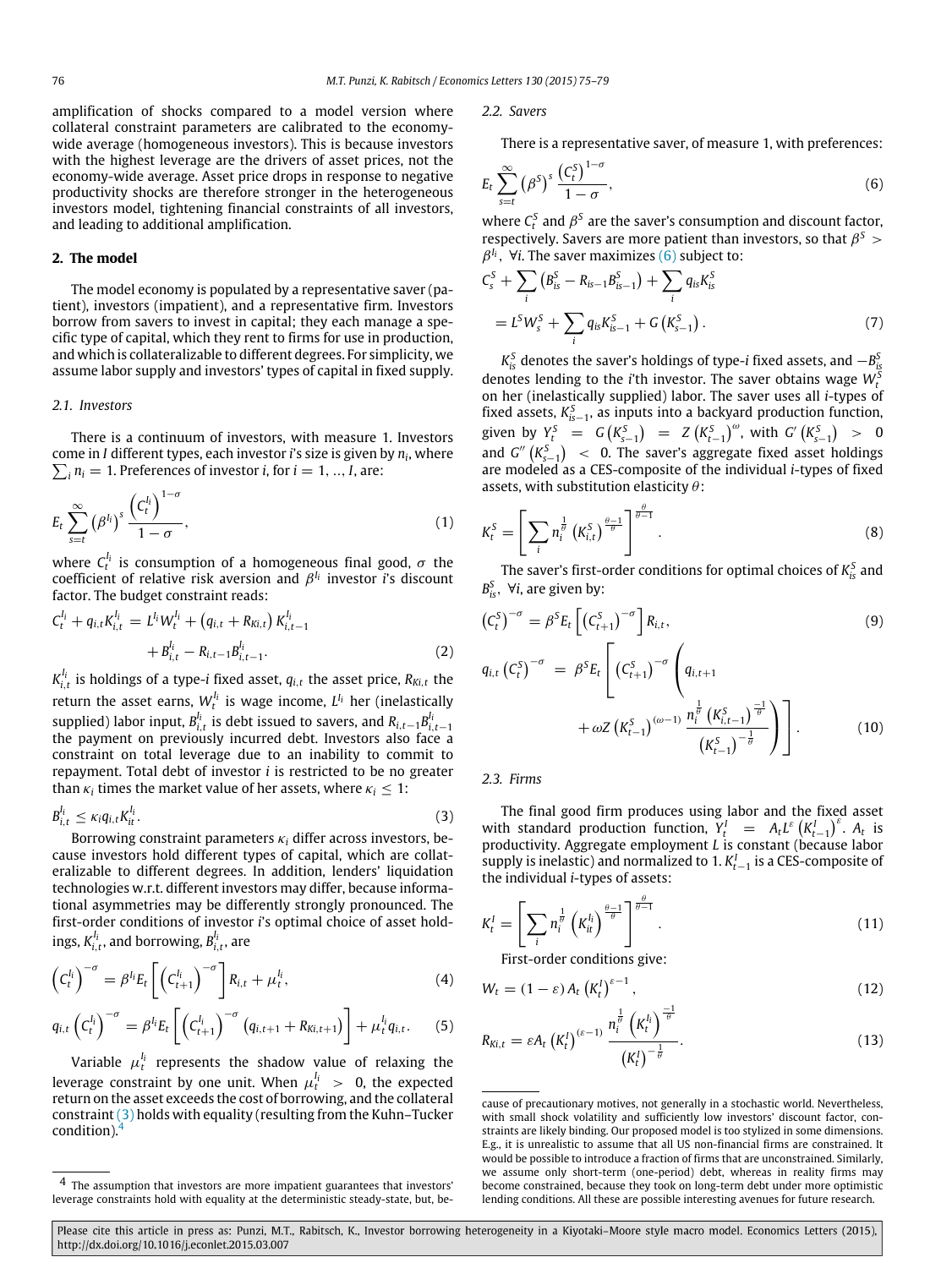# <span id="page-2-0"></span>**Table 1**

Parameters.

<span id="page-2-1"></span>

Fig. 1. Impulse responses to a 1% productivity decrease, model with homogeneous investors.

#### *2.4. Equilibrium*

Equilibrium in the markets for labor, fixed assets, and debt implies:

$$
\sum_{i} L^{l_i} + L^S = L \equiv 1,\tag{14}
$$

$$
K_{i,t}^{I_i} + K_{i,t}^S = n_i, \quad i = 1, ..., I,
$$
\n(15)

$$
B_{i,t}^{l_i} + B_{i,t}^{S} = 0, \quad i = 1, ..., I.
$$
  
The resource constraint is: (16)

$$
\sum_{i} C_{t}^{l_{i}} + C_{t}^{S} = A_{t} L^{S} (K_{t-1}^{I})^{S} + G (K_{t-1}^{S}). \qquad (17)
$$

# **3. Parameterization**

[Table 1](#page-2-0) summarizes parameter values. To save space, the table provides references used for the specification of conventional parameters. The substitution elasticity of the *i*-types of capital, θ, is less conventional and difficult to calibrate. We thus set  $\theta = 1$ as a baseline, but provide sensitivity analysis also for the cases of substitutes ( $\theta > 1$ ) and complements ( $\theta < 1$ ). *Z*, the productivity in the backyard production sector, is set such that investors hold 80% of fixed assets at steady-state. The main novelty of our paper is to take seriously the large heterogeneity in investors' leverage ratios. We consider  $I = 5$  and calibrate parameters  $\kappa_i$ , for  $i = 1, ...5$ , to match the 90, 70, 50, 30, and 10-th percentiles of the distribution of debt ratios (measured as total debt to total assets at book value) of US non-financial firms, using the dataset of [Rauh](#page-4-9) [and](#page-4-9) [Sufi\(2010\)](#page-4-9). This dataset contains 2453 public US non-financial firms, for the period of 1996–2006. Each investor *i*'s size is calibrated to the share of the total sales (as a proxy for value-added) of firms in quintile *i* in total sales of all firms. The weights reflect the fact that firms in the quintiles with high debt ratios are typically smaller, because small firms typically rely more on external finance. The leverage ratios (assets-to-net worth) corresponding to  $\kappa_i$ , for  $i = 1, ...5$ , are given by  $\frac{1}{1-\kappa_i}$ , which are 6.45, 2.54, 1.92, 1.51, and 1.11.

In a comparison case of homogeneous investors, we parameterize debt ratios to the median,  $\kappa_i = 0.48$  and set  $n_i = 1/n$  for all *i*.

#### **4. Results**

We present impulse responses for two model versions: the first is the case of 'homogeneous investors' ( $\kappa_i$  = 0.48,  $n_i$  = 1/*n*, ∀*i*). The second is the 'heterogeneous investors' case, allowing investors  $i = 1, \ldots, I$  to differ in their ability to borrow from collateral.

[Fig. 1](#page-2-1) presents impulse responses to a 1% productivity decrease for the case of 'homogeneous investors'. The reduced productivity

Please cite this article in press as: Punzi, M.T., Rabitsch, K., Investor borrowing heterogeneity in a Kiyotaki-Moore style macro model. Economics Letters (2015), http://dx.doi.org/10.1016/j.econlet.2015.03.007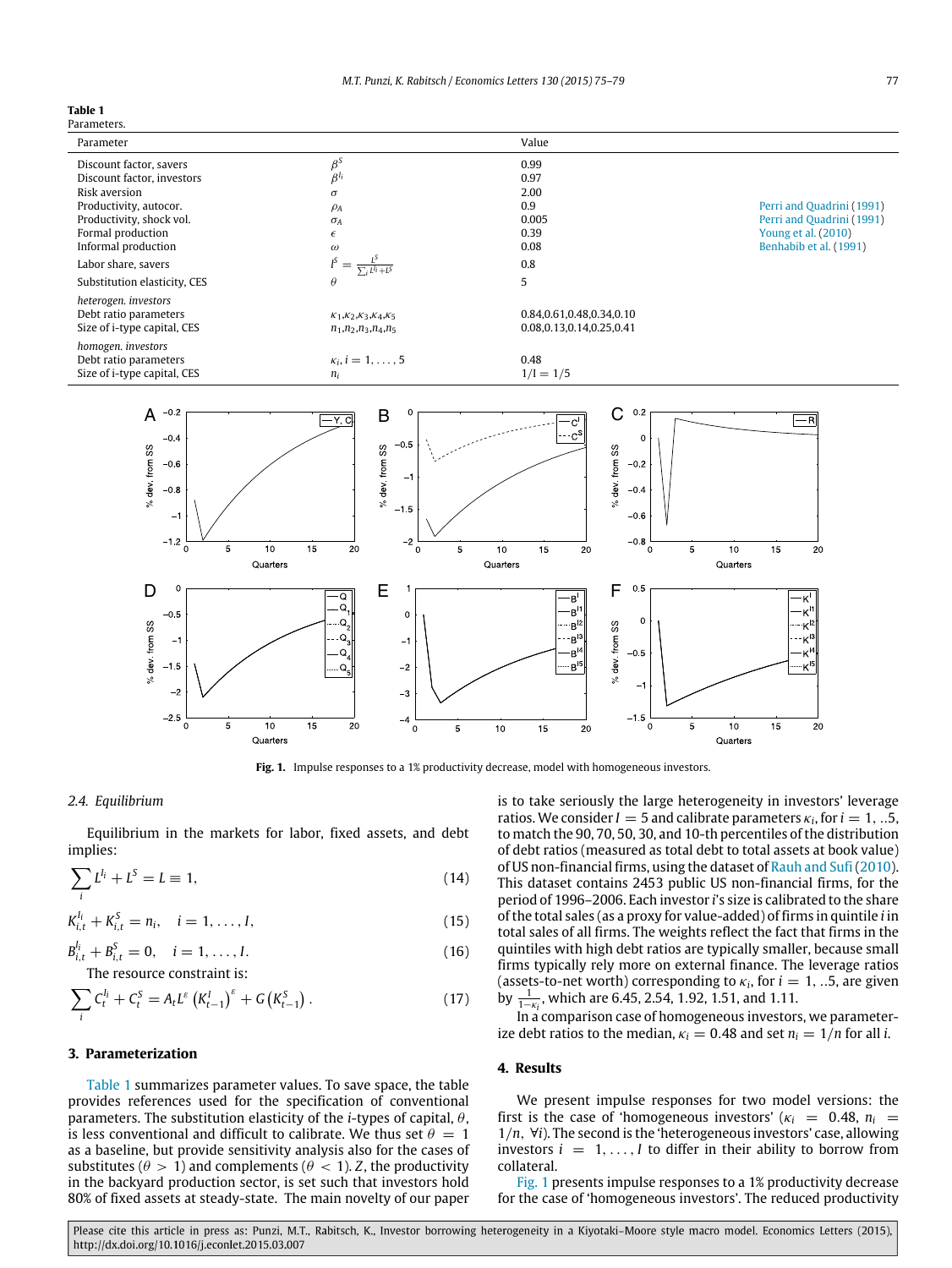<span id="page-3-0"></span>

Fig. 2. Impulse responses to a 1% productivity decrease, model with heterogeneous investors.

<span id="page-3-2"></span>

**Fig. 3.** Impulse responses to a 1% productivity decrease, sensitivity analysis.

in formal production reduces wages for both investors and savers, and, because the fall is persistent, reduces the return on investment in the fixed assets for investors. These effects imply a fall in the price of the fixed asset (panel D), which causes a tightening of leverage constraints and leads investors to decrease their borrowing (panel E). Panel A of [Fig. 1](#page-2-1) shows that total output, *Yt* , the sum of formal and backyard production, falls. Output in the formal sector,  $Y_t^I$ , declines both because of the direct effect of lower productivity, but also because in response to lower borrowing investors can now finance less of their holdings of fixed assets. Investors reduce their holdings of the fixed asset (panel F), which was used in final good sector. Since more of the fixed asset is allocated to backyard production,  $Y_t^S$ , increases, but this increase is not enough to compensate the fall in  $Y_t^I$ . The binding leverage constraint thus leads to an additional dip in output in period 2. Because both savers and investors have temporarily lower consumption (panel B), they reduce their savings. However, investors reduce their demand for investment funds even more strongly, since the tightening of leverage constraints forces them to reduce their total borrowing to finance investment. With binding constraints the drop in demand thus exceeds the drop in the supply of funds, and the real interest rate must fall (panel C).

[Fig. 2](#page-3-0) presents impulse responses for the case of heterogeneous investors. Qualitatively, the behavior of economic variables is similar as before. But quantitatively the responses differ markedly. Investor 1, the most levered investor, has to sharply decrease her borrowing and, as a result, her holdings of the fixed asset, by 15.61% and 12.95% respectively. The asset price corresponding to investor 1's fixed assets drops by almost 3.05% at peak—because of the high leverage ratio this constitutes a much more pronounced asset price drop than in the 'homogeneous investors' version. Because asset prices of different types of capital are tightly linked to each other via savers' intertemporal optimality conditions, they also experience pronounced declines. The (CES-based) aggregate asset price index falls by 2.20% at peak, compared to the more moderate drop of 2.01% in the homogeneous investors model. The stronger asset prices declines, in turn, lead to a more substantial tightening of financial constraints also for the other, less levered, investors.[5](#page-3-1) This translates into an additional financial amplification compared to the model version where investors are identical, even though *on average* leverage constraints are not more severe: output in the economy drops, at peak, by 1.33% in the model version with investors who are heterogeneous in their ability to borrow, compared to just 1.19% in the model with homogeneous investors. This constitutes an additional 11.74% amplification of the heterogeneous over the homogeneous investors model.

[Fig. 3](#page-3-2) presents sensitivity analysis of our findings, focusing on the impulse response of total output. Panel A demonstrates that variations in the substitution elasticity of different types of fixed assets have little effect on the results. This is because holdings of *i*-types of capital are determined mostly by the saver's willingness to lend to investors, which changes little with  $\theta$ , since the saver

Please cite this article in press as: Punzi, M.T., Rabitsch, K., Investor borrowing heterogeneity in a Kiyotaki-Moore style macro model. Economics Letters (2015), http://dx.doi.org/10.1016/j.econlet.2015.03.007

<span id="page-3-1"></span><sup>5</sup> Even though in a very different framework, the idea that asset prices are driven not by the average (but the marginal) investor features prominently in the work of [Geanakoplos](#page-4-13) [\(2009\)](#page-4-13). In our setup asset prices are driven primarily by the agents with the highest leverage.